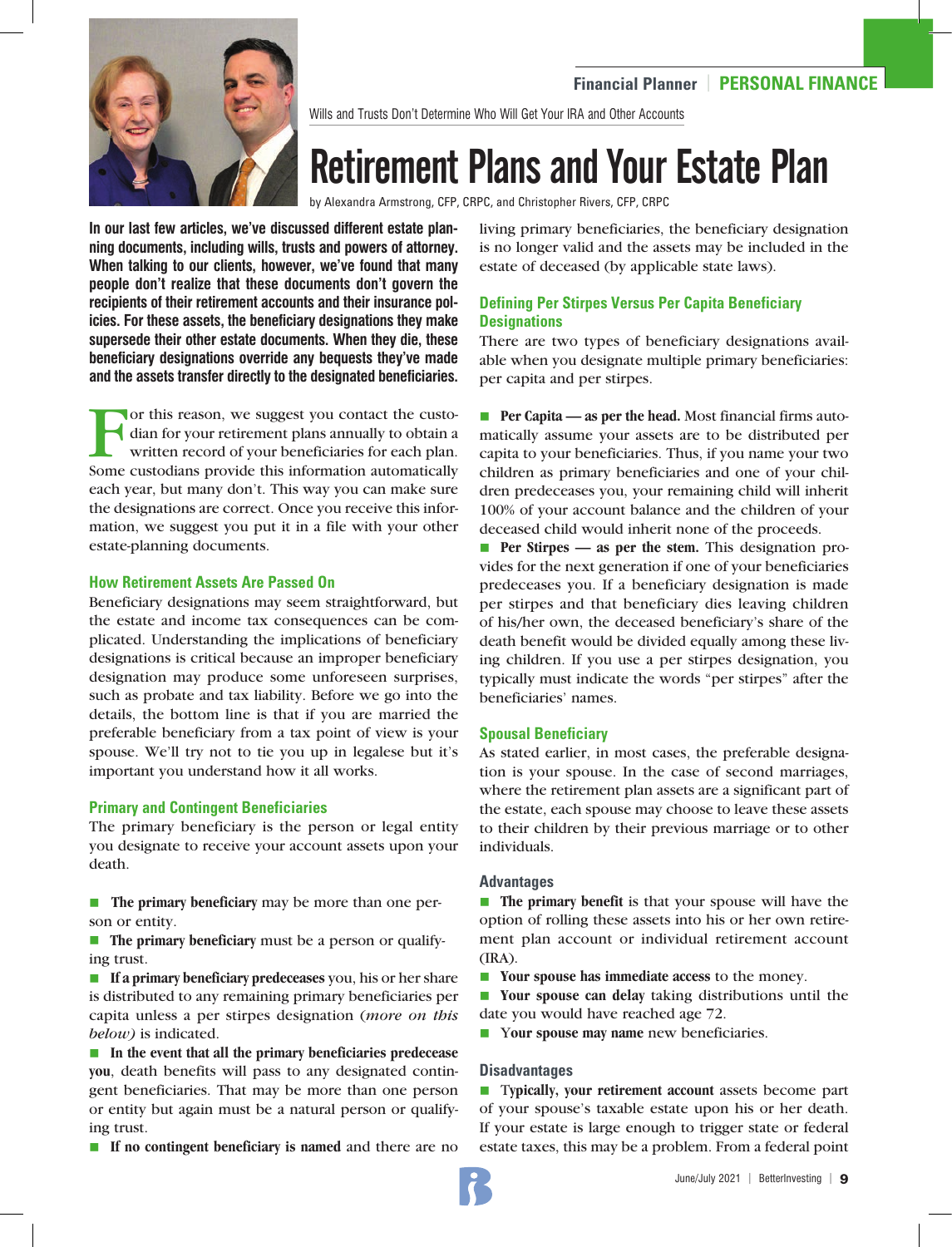## **PERSONAL FINANCE** | **Financial Planner**

of view, in 2021 your estate has to exceed \$11.7 million to be taxed (state estate taxes vary by state). This level, which affects 1% of estates nationwide, is set to expire in 2026. But this tax law could be changed at any time.

#### **Nonspousal Beneficiaries**

If you are single, the simplest option is to name one or more individuals as beneficiaries. You do have the ability to name a trust, estate or charity as the beneficiary, though each comes with its own complications. Prior to 2019, if someone inherited an IRA from a nonspouse who was over age 70.5, the individual was required to take annual distributions from the IRA, but could stretch those distributions over a lifetime. This had the benefit of spreading the tax obligation out over decades, in many cases.

Following passage of the SECURE Act in late 2019, most new nonspouse beneficiaries now have a shorter window in which to withdraw money from the inherited retirement account. In most cases, the nonspouse beneficiary is required to withdraw the entire amount of the IRA within 10 years of the death of the original account owner. You can withdraw any amount at any time within the 10-year time frame.

As a result, most nonspouse beneficiaries may now have significant taxable income within 10 years of inheriting the IRA. There are a few exceptions to this new rule. If you are an "Eligible Designated Beneficiary" you may still stretch the distributions over your lifetime. But the list is short. To qualify you must be one of the following:

- **n** Surviving spouse,
- **nMinor child of the decedent.**
- n**Disabled,**
- **n** Chronically ill,
- **n** Someone within 10 years of age **of the decedent.**

If you meet one of those qualifi-

cations you may continue to use the "lifetime stretch" option.

Lastly, if you inherit a Roth IRA that was funded five years prior to the death of the original owner, you don't have to pay taxes on the money you receive and the amount you withdraw is not subject to the 10% early withdrawal penalty. But you still must withdraw the money within the same 10-year time frame.

#### **Trust Beneficiary Designation**

If you designate a trust as the beneficiary of your retirement account(s), your account will be transferred to a trustee who will manage those assets for the beneficiaries named in your trust. Although trusts have many benefits, they're also generally more complicated and costly to set up and require the expertise of an attorney. A trustee has to be paid to manage the assets.

Naming a trust as beneficiary can be attractive for families with large estates, complicated bequests or minor children or for supporting family members who are unable to handle their own financial matters. However, they introduce a number of complications regarding when the inherited account must be distributed, which are beyond the scope of this article. In short, you may lose the ability to stretch distributions over the 10-year or lifetime provisions.

Every situation is different but generally we recommend you name individual(s) as beneficiaries of your retirement account rather than a trust. If you have a trust named as the beneficiary of a retirement account currently, we recommend you consult an attorney to discuss the ramifications following the change in regulations.

#### **Estate Beneficiary Designation**

We usually recommend that you not make your estate the beneficiary of any retirement account, as that will mean the account would have to go through probate to be distributed. Probate can be a lengthy, complicated and expensive process. When retirement benefits are payable to the estate instead of individuals or a qualifying trust, the beneficiaries lose the ability to stretch the IRA distribution over the 10-year or lifetime provisions.

#### **Charitable Beneficiary Designation**

If you designate a charity as the beneficiary of one or more of your retirement accounts, your estate may receive an estate tax deduction for assets that are gifted to charity. Your estate will need to include the value of the assets as part of the gross estate but will receive a tax deduction for the charitable contribution, which can be used to offset the estate taxes. Care must be taken that the charity is clearly identified by its proper name and is sufficiently specific.

#### **Divorce**

In the event of divorce, some states revoke the beneficiary designation naming your former spouse unless the divorce decree states otherwise. You need to check what your state laws stipulate. In most cases, making a new beneficiary designation immediately after a divorce is final is advisable.

#### **Conclusion**

As we said at the beginning of this article, it's very important that you verify all your existing beneficiary designations periodically to make

*Continued on Page 11*